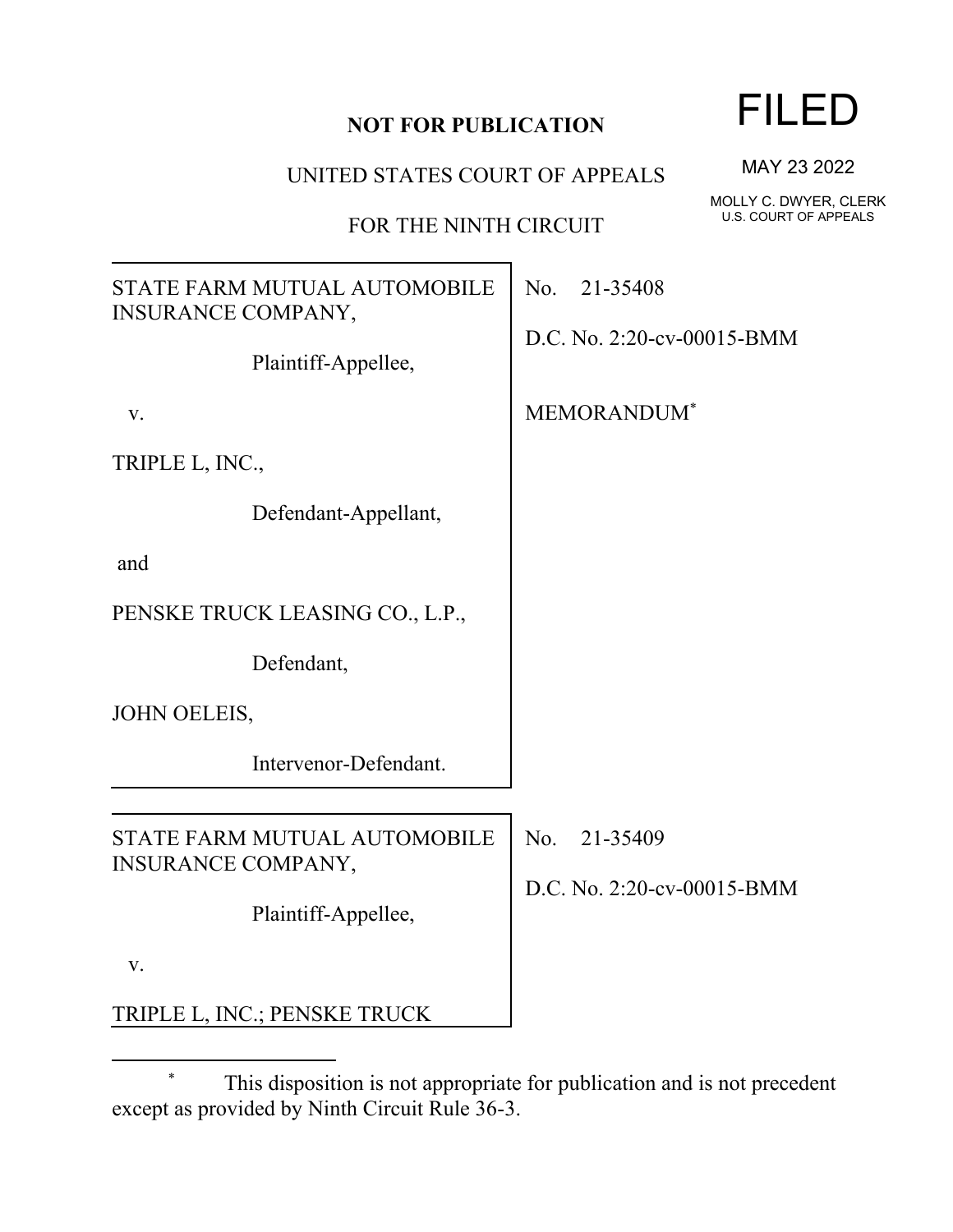LEASING CO., L.P.,

Defendants,

and

JOHN OELEIS,

Intervenor-Defendant-Appellant.

> Appeal from the United States District Court for the District of Montana Brian M. Morris, District Judge, Presiding

Argued and Submitted April 14, 2022 San Francisco, California

Before: BYBEE and R. NELSON, Circuit Judges, and BOLTON,<sup>\*\*</sup> District Judge. Dissent by Judge R. NELSON.

Triple L, Inc. ("Triple L") and John Oeleis ("Oeleis") appeal the district

court's grant of summary judgment in favor of State Farm Mutual Automobile

Insurance Company ("State Farm"). We have jurisdiction pursuant to 28 U.S.C.

§ 1291, and we reverse and remand.

Oeleis was performing mail delivery services for Triple L in East Glacier,

Montana when he fell off a Triple L-leased truck and injured himself on December

7, 2016. At the time of his accident, Oeleis was an employee of Phoenix R.C.M.,

The Honorable Susan R. Bolton, United States District Judge for the District of Arizona, sitting by designation.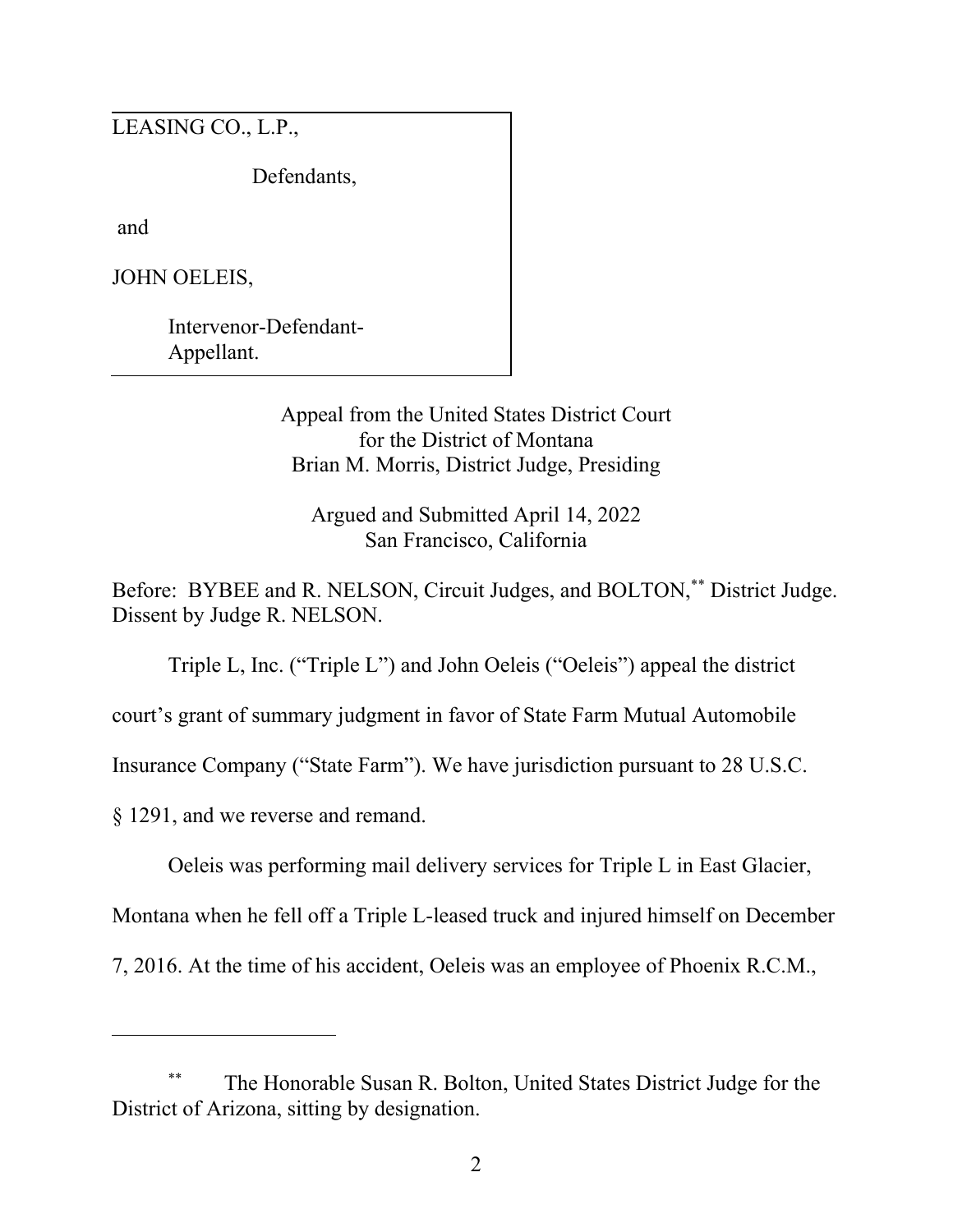Inc. ("Phoenix"), which had an arrangement with Triple L whereby Phoenix drivers, like Oeleis, serviced Triple L's contract with the United States Postal Service to deliver mail in rural Montana. Triple L maintained an insurance policy on the truck involved in Oeleis's accident with State Farm, which provided coverage for bodily injury to others but also contained an exclusion to coverage for injury to a Triple L "'employee' which arises out of that employee's employment" (the "Employee Exclusion"). After Oeleis sued Triple L in state court, State Farm sought declaratory judgment in federal district court that it had no obligation to defend or indemnify Triple L in the underlying lawsuit based on, *inter alia*, the Employee Exclusion. The district court granted summary judgment in favor of State Farm, finding the Employee Exclusion barred coverage for Oeleis's injuries because, under Montana's four-factor "control test," <sup>1</sup> Oeleis was also an employee of Triple L at the time of his accident.

We review a grant of summary judgment de novo, employing "the same standard of review as the district court under Federal Rule of Civil Procedure 56." *Flores v. City of San Gabriel*, 824 F.3d 890, 897 (9th Cir. 2016). We view the evidence in the light most favorable to the non-movant and determine "whether there are any genuine issues of material fact and whether the district court correctly

<sup>&</sup>lt;sup>1</sup> The four factors of the control test are: "(1) direct evidence of right or exercise of control; (2) method of payment; (3) furnishing of equipment; and (4) right to fire." *Schrock v. Evans Transfer & Storage*, 732 P.2d 848, 851 (Mont. 1987).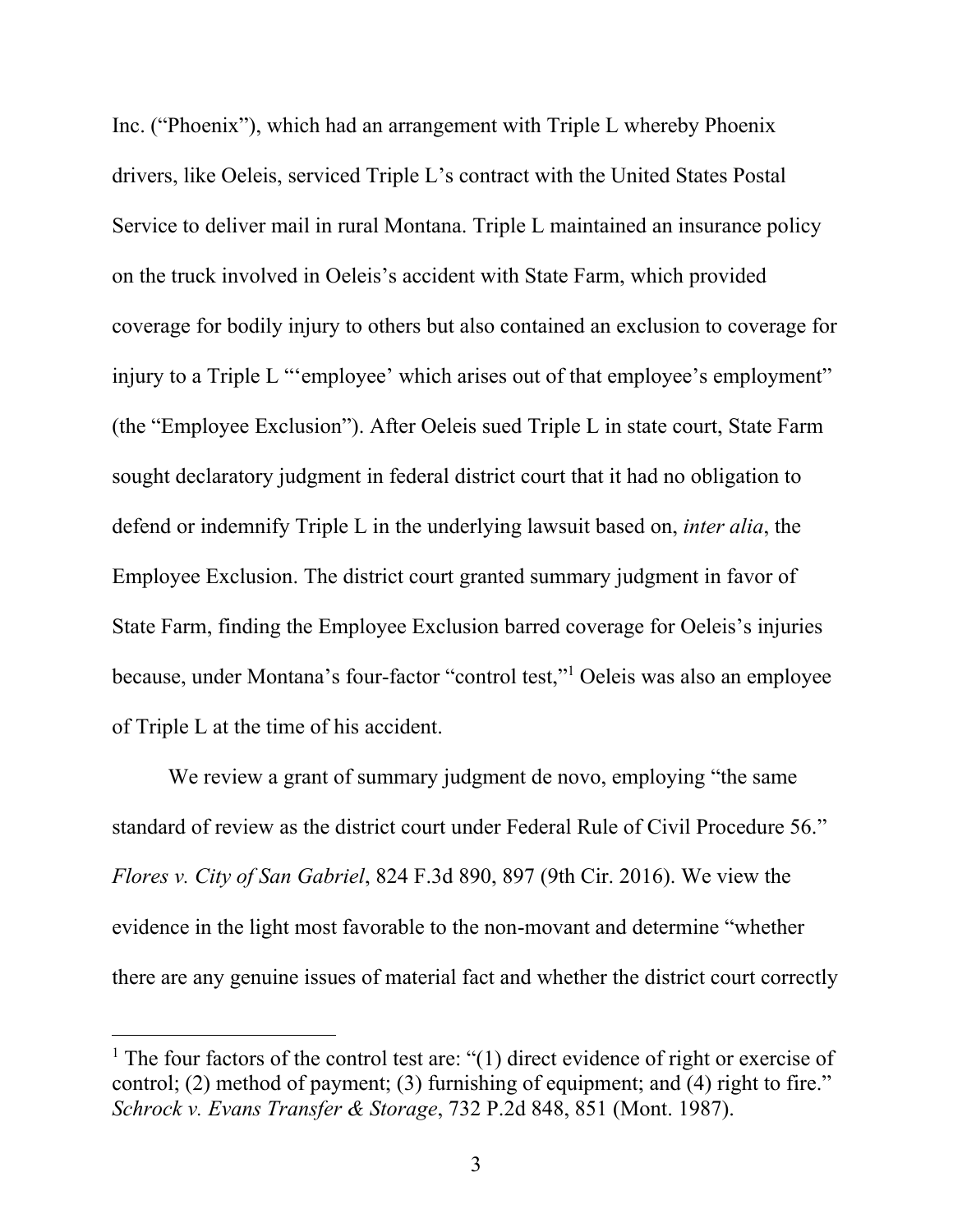applied the relevant substantive law." *Soc. Techs. LLC v. Apple Inc.*, 4 F.4th 811, 816 (9th Cir. 2021) (citation omitted).

The district court erred in applying the control test in this case. Under Montana law, courts are to "turn first to interpreting the language of the policy when resolving disputes over insurance coverage." *ALPS Prop. & Cas. Ins. Co. v. Keller, Reynolds, Drake, Johnson & Gillespie, P.C.* ("*Keller*"), 482 P.3d 638, 644 (Mont. 2021). When examining the insurance contract, courts are "bound to interpret its terms according to their usual, common sense meaning as viewed from the perspective of a reasonable consumer of insurance products." *Park Place Apartments, L.L.C. v. Farmers Union Mut. Ins. Co.*, 247 P.3d 236, 239 (Mont. 2010) (citation omitted). Courts must "construe those policies strictly against the insurer and in favor of the insured," *Steadele v. Colony Ins. Co.*, 260 P.3d 145, 149 (Mont. 2011) (citation omitted), and exclusions from coverage must "be narrowly and strictly construed because they run contrary to the fundamental protective purpose of an insurance policy[,]" *Keller*, 482 P.3d at 644 (citation omitted).

The Montana Supreme Court has already determined the "usual and common sense meaning" of the term "employee" in the context of an exclusion that bars insurance coverage for injuries to an insured's employees. *Farmers Union Mut. Ins. Co. v. Horton*, 67 P.3d 285, 289 (Mont. 2003). This definition does not incorporate the right to control the details of an individual's work or otherwise

4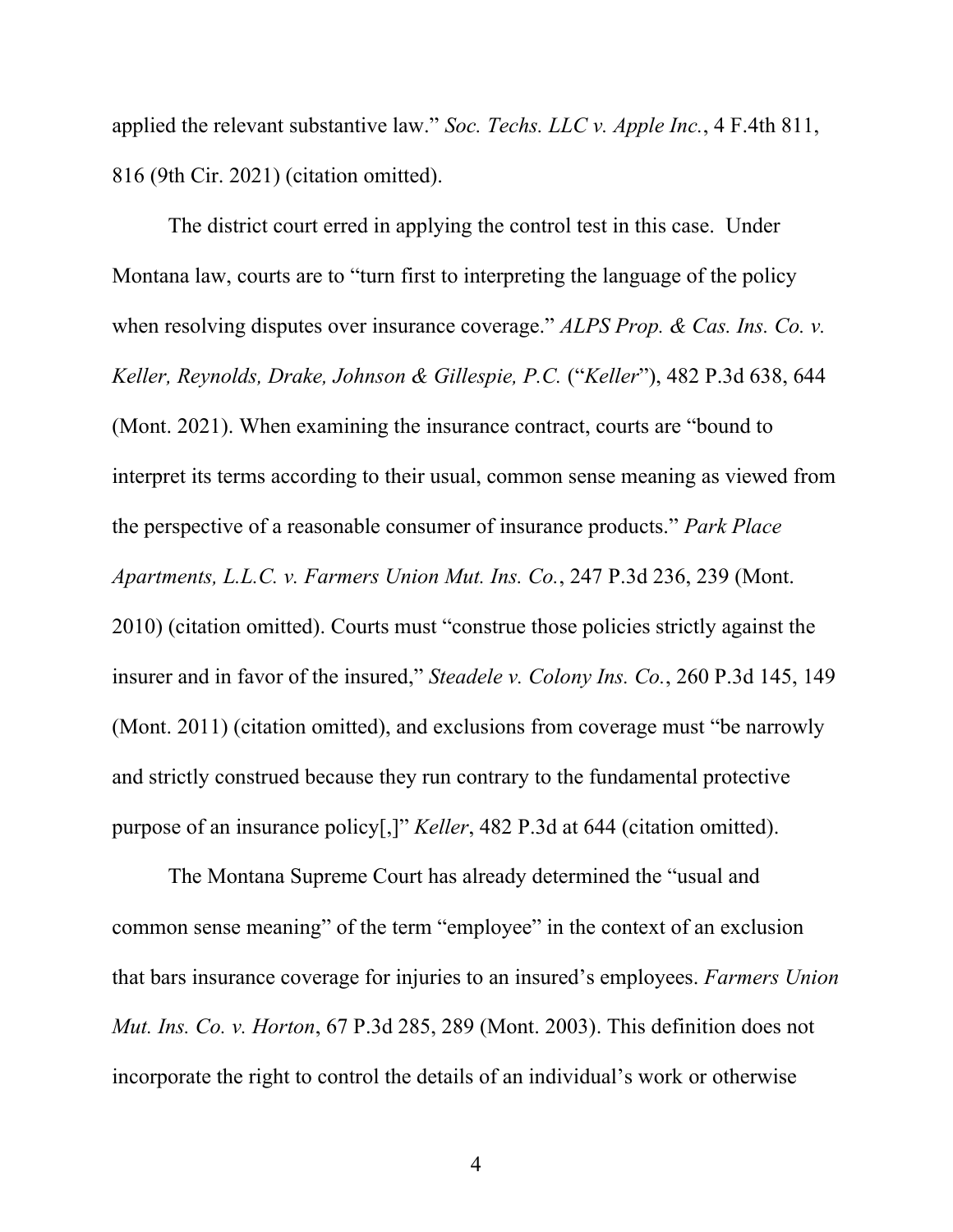invoke the control test applied by the district court. Instead, the term only "refer[s] to all those engaged in . . . services for wages and salary by another." *Id.*

Although this definition conflicts with Montana's use of the control test to determine employment status in other contexts, this distinction makes sense when considering the different situations in which the control test and *Horton* apply. As previously noted, exclusions to coverage are construed "narrowly and strictly" in accordance with the fundamental protective purpose of insurance. *Keller*, 482 P.3d at 644. The control test, in contrast, is most frequently used in Montana to determine whether an individual is an independent contractor or an employee for purposes of workers' compensation, the "objective" of which is "to provide, without regard to fault, wage-loss and medical benefits" to injured workers. Mont. Code Ann. § 39-71-105(1) (West); *see Carlson v. Cain*, 664 P.2d 913, 917 (Mont. 1983) (citing *State ex rel. Ferguson v. Dist. Ct.*, 519 P.2d 151, 153 (Mont. 1974)). Workers' compensation thus has a distinct protective purpose of providing benefits to a broader category of workers. *See id.* This purpose is reflected in the operation of the control test itself, which sets a higher standard for showing that a worker is an independent contractor than for showing a worker is an employee. *See Am. Agrijusters Co. v. Mont. Dep't of Labor & Indus.*, 988 P.2d 782, 787 (Mont. 1999). Indeed, "independent contractor status must be established by a convincing accumulation of evidence under the factors and other tests" whereas "employee

5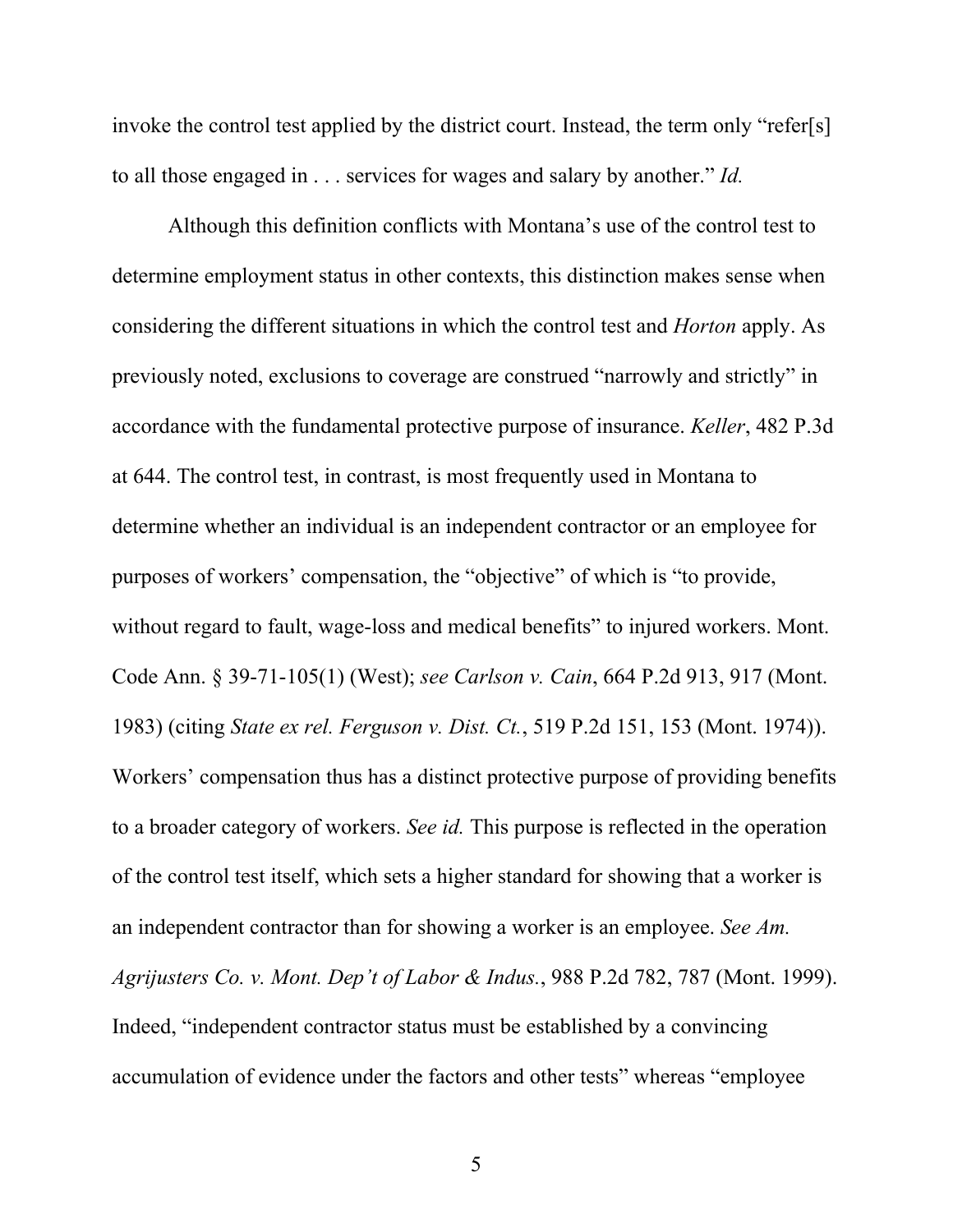status may be established on the strength of the evidence under one of the four factors standing alone." *Id.* (citing *Sharp v. Hoerner Waldorf Corp.*, 584 P.2d 1298, 1302 (Mont. 1978)). Given these diverging protective purposes, it is no wonder why the control test has never been used in the context of an exclusion to insurance coverage.

Here, in analyzing the applicability of the Employee Exclusion under Montana law, the district court should have first turned to the language of the Employee Exclusion itself and interpreted its terms according to their usual and common sense meaning. *Keller*, 482 P.3d at 644; *Park Place Apartments*, 247 P.3d at 239. Construing the Employee Exclusion narrowly and strictly, the court should have next applied *Horton*'s definition of employee to the undisputed facts. *See* 67 P.3d at 289. Because it is undisputed that Phoenix, not Triple L, paid Oeleis's wages in exchange for his services, the Employee Exclusion did not bar coverage, and the district court erred in granting summary judgment on that basis. *See id.*

## **REVERSED AND REMANDED.**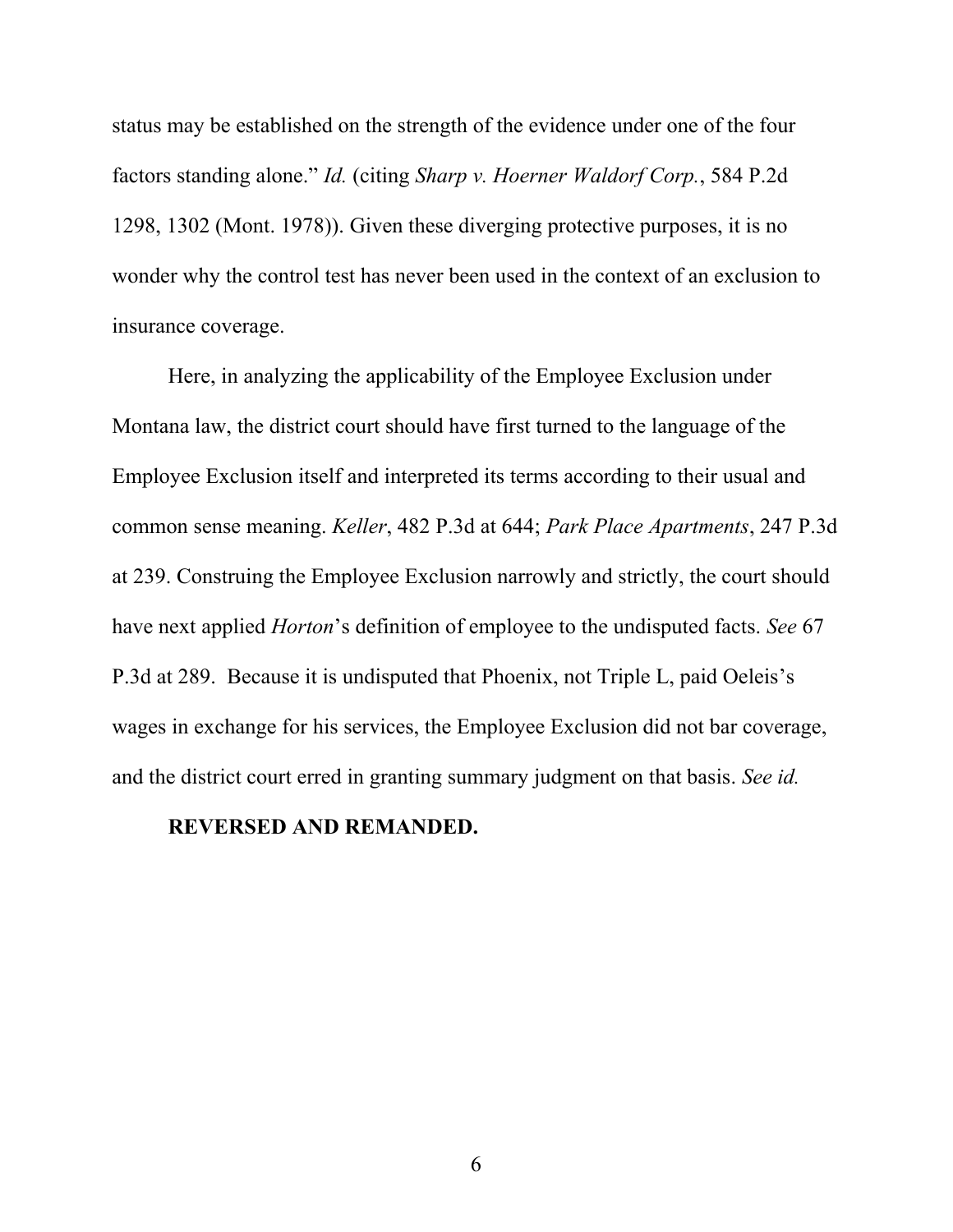## FILED

*State Farm Mut. Auto. Ins. Co v. Triple L, Inc.*, Nos. 21-35408, 21-35409 R. NELSON, Circuit Judge, dissenting: MAY 23 2022 MOLLY C. DWYER, CLERK U.S. COURT OF APPEALS

John Oeleis was paid by Phoenix but controlled by Triple L in his day-to-day work activities. The question here is what constitutes an employment relationship in other words, not who is an employee but who is an employer. All concede that Oeleis was Phoenix's employee because Phoenix signed Oeleis's paychecks. But there is no reason that he was not also Triple L's employee. That is why the district court correctly employed the control test under Montana law to determine that Oeleis falls under the employee exclusion in the insurance contract between Triple L and State Farm. I would thus affirm the district court's grant of summary judgment to State Farm.

The majority reads *Farmers Union Mut. Ins. Co. v. Horton*, 67 P.3d 285 (Mont. 2003), far too broadly to apply to all employee insurance exclusion cases. But that was not *Horton*'s holding and the majority's broad application is a leap from just a single case. Indeed, *Horton* did not even address the primary issue relevant here: *who* was an employer was not at issue. In *Horton*, the Montana Supreme Court interpreted an employee insurance exclusion that listed leased employees as excluded and temporary workers as not excluded. *Id*. at 287. It rejected the somewhat quixotic argument that because only leased workers were enumerated, all employees had to be covered by insurance, including regular employees. *Id.* at 289.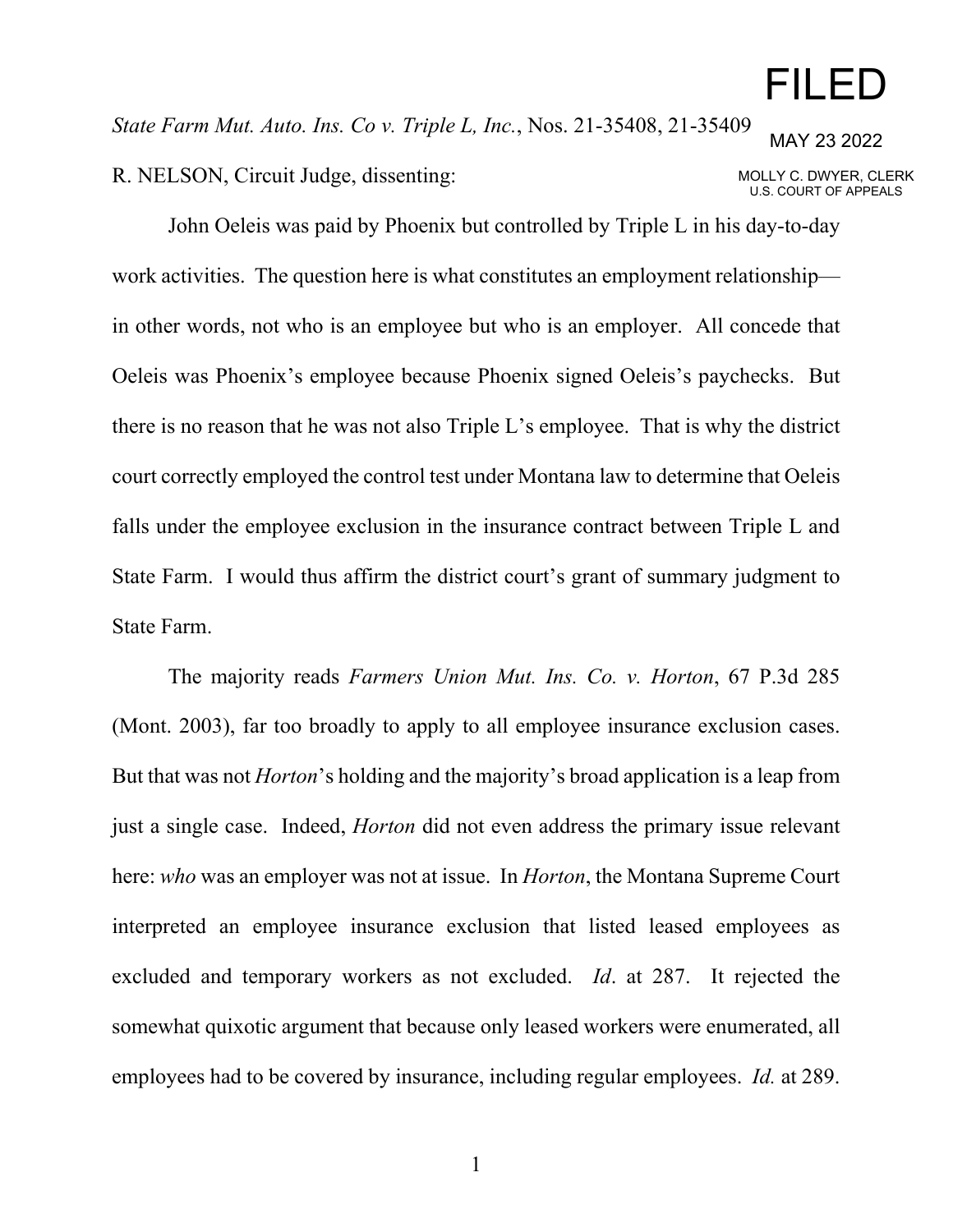In doing so, it defined an employee as "one engaged in services for wages or salary by another." *Id*. at 288. Like the majority, I would also apply that definition. As a person engaged in services for wages or salary paid by another, Oeleis was an employee. But *Horton* does not purport to identify all employees in insurance exclusion cases. Nothing in the *Horton* definition requires the person who formally pays the employee also be the person for whom the employee engages in services. So the definition does not help us understand whose employee one is. *Horton* does not answer that question, because in *Horton* it was never in dispute.

When the employer is at issue, Montana courts have uniformly used the control test. *See, e.g.*, *Ramsbacher v. Jim Palmer Trucking*, 417 P.3d 313, 318 (Mont. 2018) (en banc); *Brookins v. Mote*, 292 P.3d 347, 355 (Mont. 2012); *Papp v. Rocky Mountain Oils & Mins.*, 769 P.2d 1249, 1257 (Mont. 1989). Because the legal issue here is the same as the control test cases, I would hold that the control test applies.

Oeleis is an employee under Triple L under the control test. This four-factor test requires one of four factors to be met: (1) direct evidence of the right or exercise of control the details of the work; (2) method of payment; (3) furnishing of equipment; and (4) the right to fire. *Potter v. Mont. Dep't of Lab. & Indus.*, 853 P.2d 1207, 1211 (Mont. 1993). The district court found that the first, third, and fourth factors supported that Oeleis is Triple L's employee. Not only did Triple L control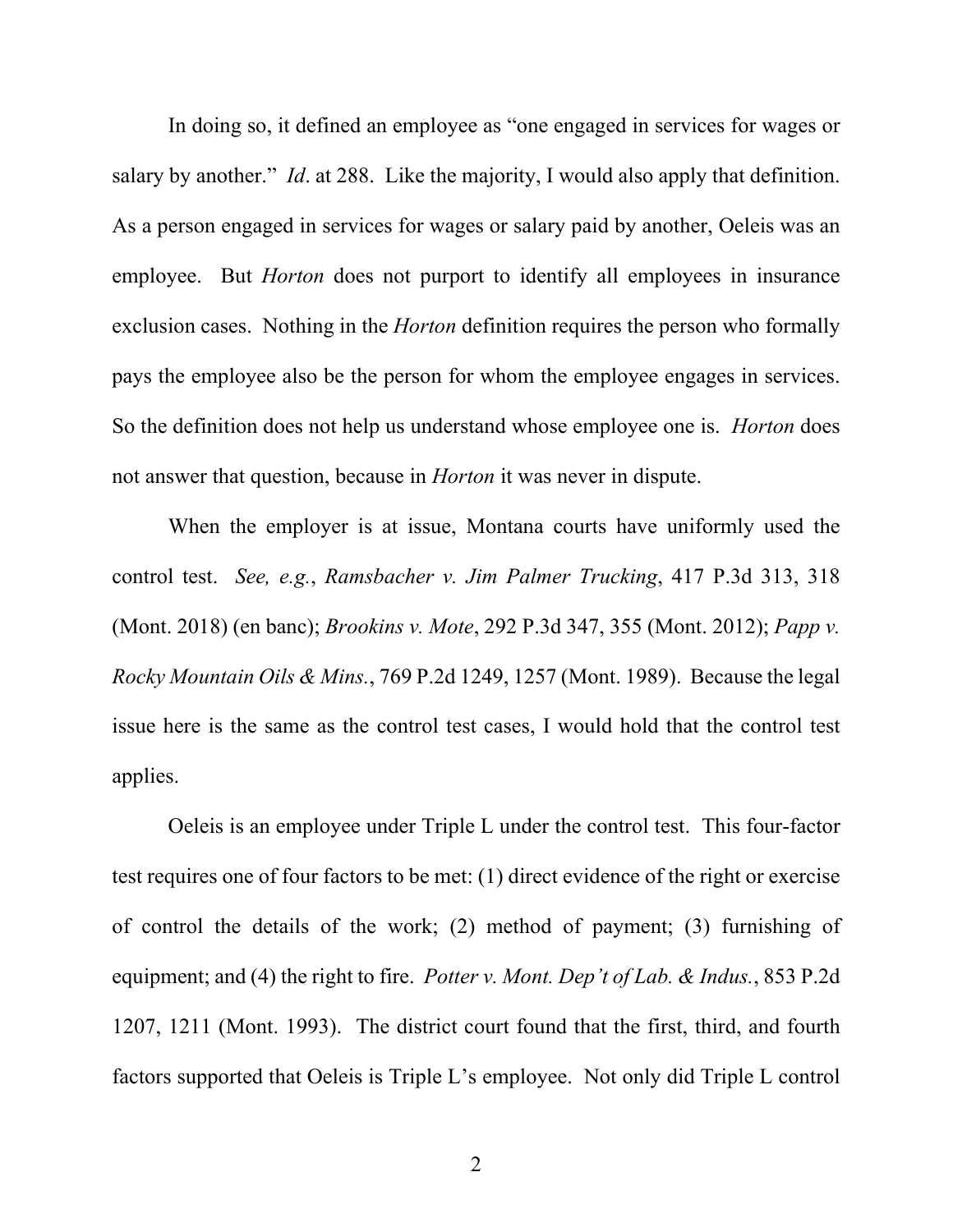Oeleis's work based on the requirements in its USPS contracts, but it also furnished Oeleis's equipment and could pull drivers from a route for violating their employment requirements. Thus, Oeleis was Triple L's employee under any "usual, common sense meaning." *Park Place Apartments, LLC v. Farmers Union Mut. Ins. Co.*, 247 P.3d 236, 239 (Mont. 2010) (citation omitted).

The majority is correct that the control test is usually associated with being an employee versus an independent contractor. Maj. 5–6. That is because its purpose is to determine whose employee a worker is: an employee of a company or an employee of one's own, which we call an independent contractor. This is consistent with *Horton*'s employee definition, which requires that the employee be paid by another in the insurance exclusion context.

Although we must construe exclusions in insurance contracts narrowly to protect insurance consumers, Maj. 4, both State Farm and Triple L should have known that Phoenix's employees could be considered Triple L's employees as well when the parties signed the insurance contract. The Montana Supreme Court has held that "an employee may have more than one immediate employer" under the Montana Constitution and the control test. *Ramsbacher*, 417 P.3d at 319 (citing *Papp*, 769 P.2d at 1257).

True enough, when asking who is an employee, typically the control test is less generous compared to a test based solely on who writes an employee's